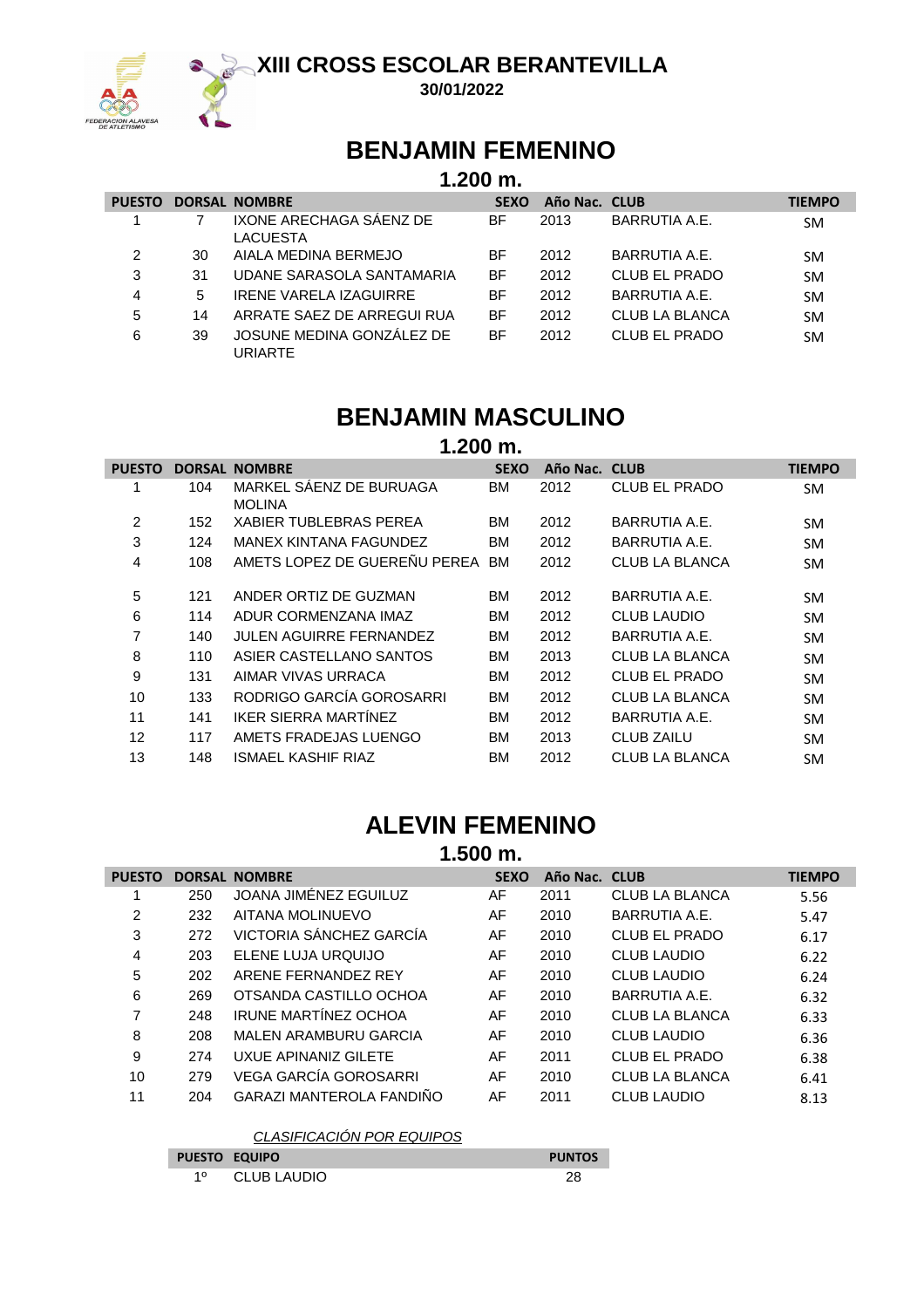

**XIII CROSS ESCOLAR BERANTEVILLA**

**30/01/2022**

# **ALEVIN MASCULINO**

## **1.500 m.**

| <b>PUESTO</b>  |     | <b>DORSAL NOMBRE</b>                          | <b>SEXO</b> | Año Nac. CLUB |                       | <b>TIEMPO</b> |
|----------------|-----|-----------------------------------------------|-------------|---------------|-----------------------|---------------|
| 1              | 300 | ADRIAN DE LA SERNA DIAZ DE<br><b>CORCUERA</b> | AM          | 2010          | <b>CLUB ZAILU</b>     | 5.20          |
| $\overline{c}$ | 349 | MANEZ AZUMENDI BALADO                         | AM          | 2010          | <b>CLUB LAUDIO</b>    | 5.28          |
| 3              | 325 | <b>JAN LYNCH</b>                              | AM          | 2011          | <b>CLUB EL PRADO</b>  | 5.30          |
| 4              | 351 | <b>OIER FRUTOS SAEZ</b>                       | AM          | 2010          | <b>CLUB LAUDIO</b>    | 5.35          |
| 5              | 337 | AIMAR DOMEZAIN AMOR                           | AM          | 2011          | CLUB LA BLANCA        | 5.37          |
| 6              | 317 | DIEGO UZQUIANO                                | AM          | 2010          | <b>BARRUTIA A.E.</b>  | 5.38          |
| $\overline{7}$ | 335 | ANDER AYALA MURILLO                           | AM          | 2010          | <b>CLUB LA BLANCA</b> | 5.47          |
| 8              | 332 | OIER BEJAR ORMAETXEA                          | AM          | 2011          | <b>CLUB LA BLANCA</b> | 5.48          |
| 9              | 358 | AIMAR BIAIN LÓPEZ DE ARCAUTE                  | AM          | 2011          | <b>CLUB EL PRADO</b>  | 5.50          |
| 10             | 305 | AIMAR ALEGRE ARINA                            | AM          | 2010          | <b>BARRUTIA A.E.</b>  | 5.51          |
| 11             | 320 | HÉCTOR CASADO OLIVA                           | AM          | 2011          | <b>CLUB EL PRADO</b>  | 6.02          |
| 12             | 343 | ALAIN MADARIAGA                               | AM          | 2010          | <b>BARRUTIA A.E.</b>  | 6.03          |
| 13             | 308 | KILIAN BELTRAN DE OTALORA<br><b>URRUTIA</b>   | AM          | 2010          | <b>BARRUTIA A.E.</b>  | 6.08          |
| 14             | 312 | AMETS SANTA CRUZ GUEVARA                      | AM          | 2010          | <b>BARRUTIA A.E.</b>  | 6.08          |
| 15             | 346 | ANDER SÁEZ DE OJER RUIZ DE<br><b>ALEGRÍA</b>  | AM          | 2011          | <b>CLUB LA BLANCA</b> | 6.12          |
| 16             | 340 | <b>LANDER MORENO DURAN</b>                    | AM          | 2011          | <b>CLUB LA BLANCA</b> | 6.19          |
| 17             | 319 | MARKEL ORTIZ DE GUZMAN                        | AM          | 2010          | <b>BARRUTIA A.E.</b>  | 6.21          |
| 18             | 368 | AMETS FERNANDEZ DE JAUREGUI                   | AM          | 2010          | <b>BARRUTIA A.E.</b>  | 6.32          |
| 19             | 360 | Lukas Galvez Echeverria                       | AM          | 2011          | <b>CLUB LA BLANCA</b> | 6.33          |
| 20             | 371 | <b>OMAR RIAZ</b>                              | AM          | 2010          | <b>CLUB LA BLANCA</b> | 6.33          |
| 21             | 348 | MARKEL ALEJANDRE OLABARRIETA                  | AM          | 2011          | <b>CLUB LAUDIO</b>    | 6.45          |
| 22             | 323 | AITOR BENITEZ FLORES                          | AM          | 2010          | <b>CLUB EL PRADO</b>  | 6.49          |
| 23             | 357 | Eneko García Montans                          | AM          | 2010          | <b>CLUB EL PRADO</b>  | 6.51          |
| 24             | 318 | <b>IBAI EGUILUZ</b>                           | AM          | 2010          | <b>BARRUTIA A.E.</b>  | 6.51          |

#### CLASIFICACIÓN POR EQUIPOS

|     | PUESTO EQUIPO  | <b>PUNTOS</b> |
|-----|----------------|---------------|
| 10  | CLUB LA BLANCA | 35            |
| 20  | BARRUTIA A.E.  | 41            |
| 3٥. | CLUB EL PRADO  | 45            |